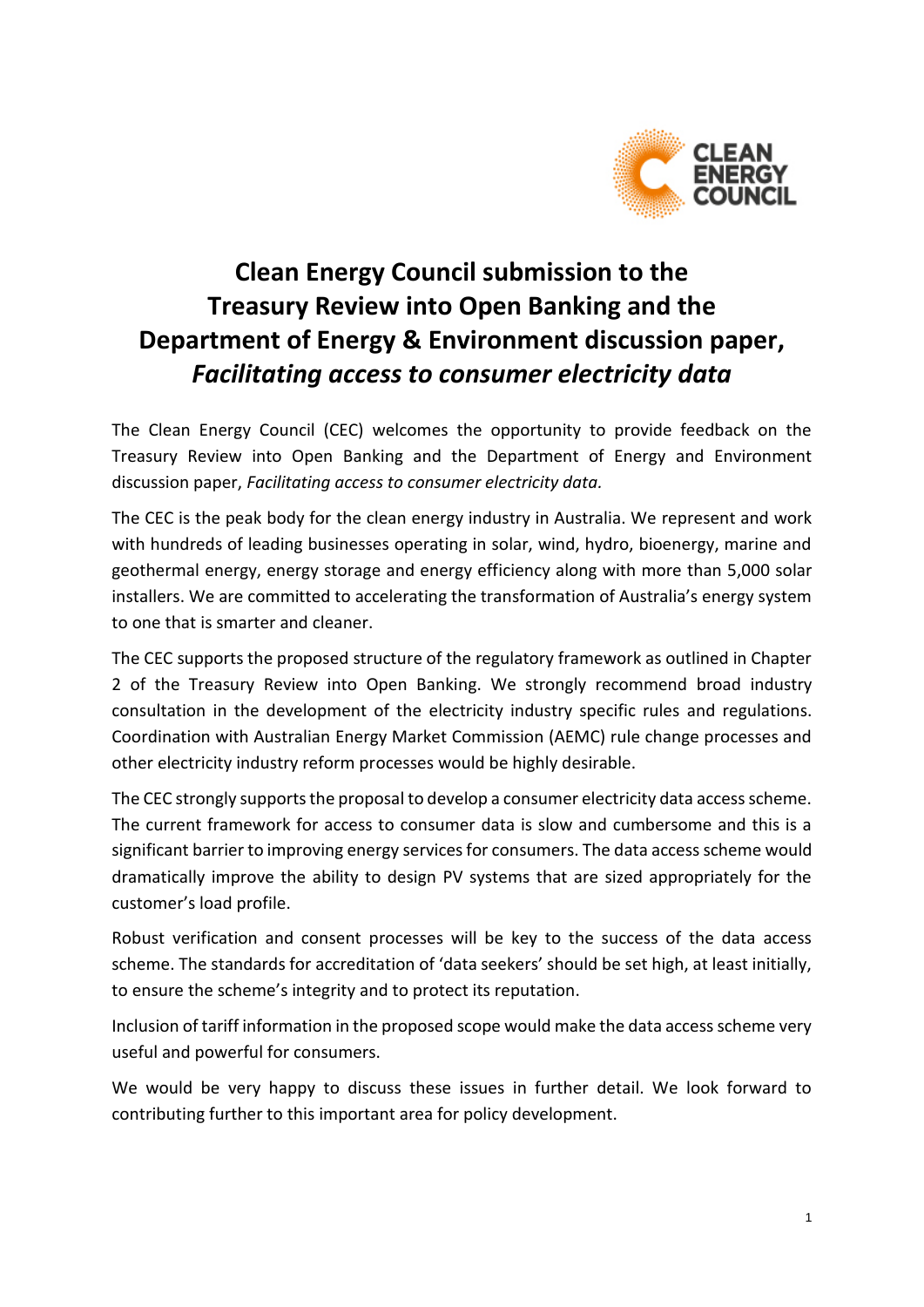#### **Responses to questions raised in the Dept of Energy and Environment consultation paper**

## *1. Is the proposed objective for the consumer electricity data access scheme appropriate?*

The CEC strongly supports the proposed objective for the data access scheme, which is:

To facilitate on-demand access by retail customers or a customer's authorised representative to consumer electricity data.

The crucial aspect of this proposal is to enable *timely* access to consumer electricity data, with delays of no more than a few minutes. Customers often lose interest when data is not available for days or weeks.

## *2. Should AEMO or an alternative agency be given responsibility for developing the consumer electricity data access scheme?*

CEC supports the proposal for the Australian Energy Market Operator (AEMO) to be given responsibility to develop the proposed centralised system, to maximise the opportunity to leverage existing systems. We note that the Australian Energy Market Commission (AEMC) is currently consulting on a rule change request for the establishment of a register of distributed energy resources. Clearly, there would be opportunities to utilise the proposed register to improve the information available as part of the Consumer Data Right initiative and the CEC will address this issue in greater detail in our submission to the AEMC consultation paper.

#### *3. Are there additional elements that the scheme should incorporate to facilitate access to consumers' electricity data by authorised representatives?*

Data needs to be presented in a consistent format to facilitate ease of use. The 'greenbutton' initiative in the USA is considered a leading example and should be considered in the design of the scheme<sup>1</sup>.

## *4. What changes can be done in the short term without a rule change and what changes require a rule change to implement?*

AEMO could commence the establishment of the proposed of an accreditation scheme for 'data seekers' without waiting for a rule change.

Even though the right of consumers to allow third party access to data theoretically already exists in the energy sector, the usefulness of this right is undermined by the time it takes for third parties to be granted access.

The reforms needed to implement the Consumer Data Right could be enacted in the short term through amendments to the Corporations Act. Changes to the Corporations Act could proceed without waiting for a rule change. The rule changes could follow the amendments to

**.** 

<sup>&</sup>lt;sup>1</sup> Se[e http://www.greenbuttondata.org/](http://www.greenbuttondata.org/)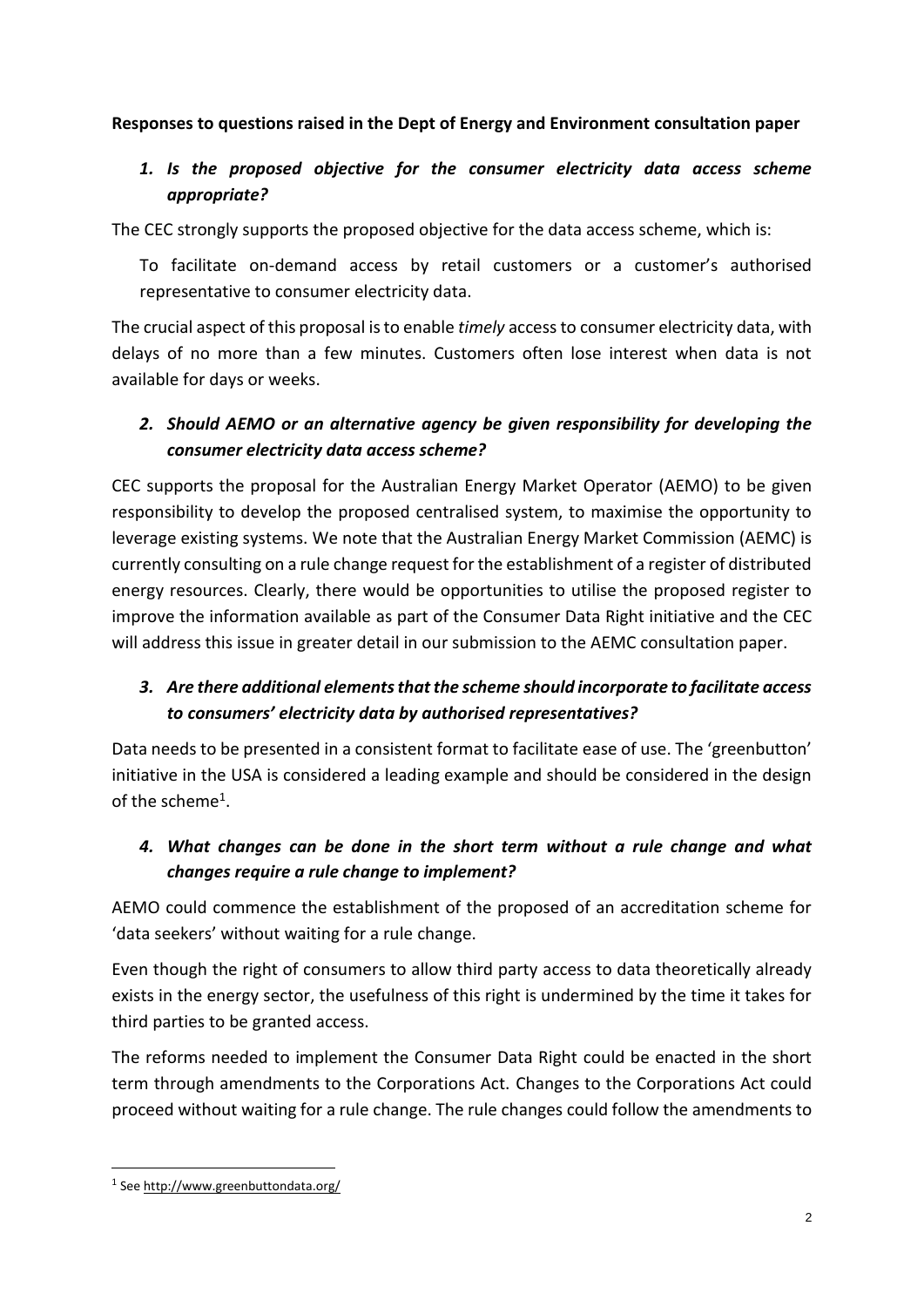the Corporations Act to ensure consistency and to 'tidy up' the National Energy Laws and National Energy Rules so that they comply with the requirements of the Corporations Act.

## *5. Are there alternative approaches to managing verification of consumer identity and third-party authorisation that should be considered and which are consistent with the scheme objective of providing on-demand access to data by authorised third parties?*

Robust verification and consent processes will be key to the success of the data access scheme. The standards for accreditation of 'data seekers' should be set high, at least initially, to ensure the scheme's integrity and to protect its reputation. Over time it is likely that approaches to streamlining the system will be identified and implemented. However, in the initial stages the emphasis should be on making the data access regime for accredited 'data seekers' as quick and seamless as possible while setting the bar high for companies seeking accreditation as 'data seekers'.

#### *6. Should AEMO or another agency be given responsibility for accrediting third parties?*

The logical choices for accreditation agencies would be either AEMO or the Australian Energy Regulator (AER). Consideration should also be given to recognition of existing industry accreditation processes, where they have been demonstrated to be sufficiently rigorous and authorised by an appropriate organisation such as the Australian Competition and Consumer Commission (ACCC). For example, the Solar Retailer Code of Conduct could be considered in this regard. It has been in operation since 2013 and is authorised by the ACCC. The CEC would be happy to provide a briefing on the Code of Conduct for consideration by whichever government agency is tasked with responsibility for accrediting third parties.

## *7. Should authorised and accredited third parties be given access to more than just a consumer's metering data upon the commencement of the data access scheme?*

Yes, certain data in addition to the consumer's metering data will be required to ensure the access scheme is functional and fit for purpose. For example, the meter type needs to be known. Certain electricity tariffs are available only for customers with appropriate meters.

## *8. What are the arguments for and against providing third party access to retail and/or network tariff data?*

Arguments against providing third party access to tariffs are likely to include the following:

- It is unnecessary because the information is available on the customer's bill,
- It is overly burdensome for electricity retailers,
- It is anti-competitive.

The CEC disagrees with these arguments.

Pricing data would be immensely valuable. At present the retailers' bills remain indecipherable even for solar retailers let alone end customers. Having solar retailers enter